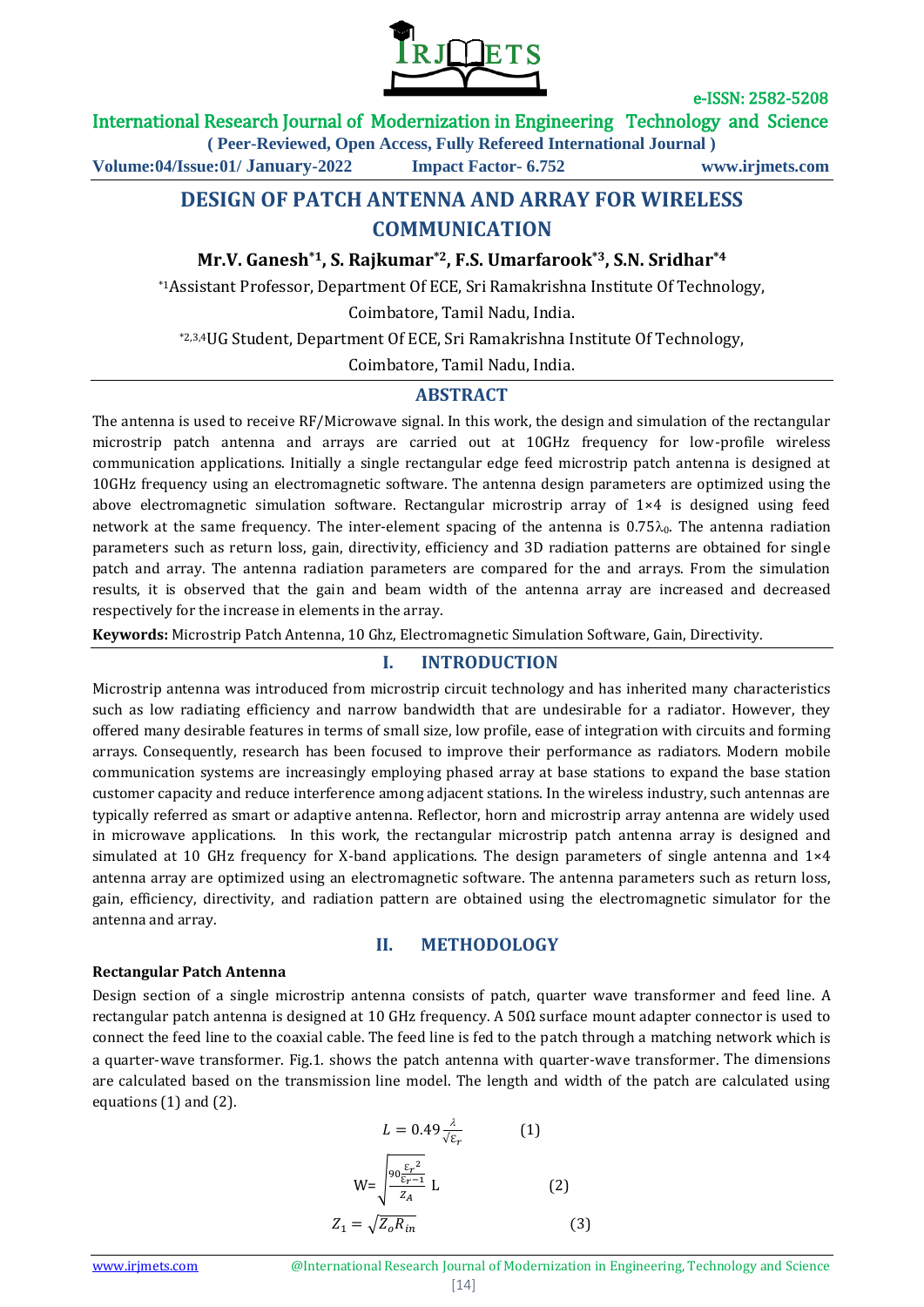

e-ISSN: 2582-5208

# International Research Journal of Modernization in Engineering Technology and Science

**( Peer-Reviewed, Open Access, Fully Refereed International Journal ) Volume:04/Issue:01/ January-2022 Impact Factor- 6.752 www.irjmets.com**

The impedance of the quarter wave line is calculated using equation  $(3)$ .  $Z_1$  is the transformer characteristic impedance.  $Z_0$  is the characteristic impedance of the transmission line and  $R_{in}$ is the edge resistance at resonance. The obtained values for the parameters are illustrated in Fig.1 and Table 1.

### **1x4 Patch Antenna Array**

The array antenna is used to increase the directivity. So the received power will be increased. In this proposed work, 1X4 patch antenna array is designed at 10 GHz frequency. The array calculation consists of two parts. The first is the patch calculation and the second is for 50  $\Omega$ , 35  $\Omega$  and 112  $\Omega$  transmission lines. Similarly the patch dimensions are obtained through equations (1) and (2) same as a single patch. The impedance of the quarter wave line transformer is calculated using equation (3). The obtained values for the line parameters are illustrated in the Table 2 and Fig 2.



## **III. MODELING AND ANALYSIS**

www.irjmets.com **@International Research Journal of Modernization in Engineering, Technology and Science** 

Width W  $0.8$  mm